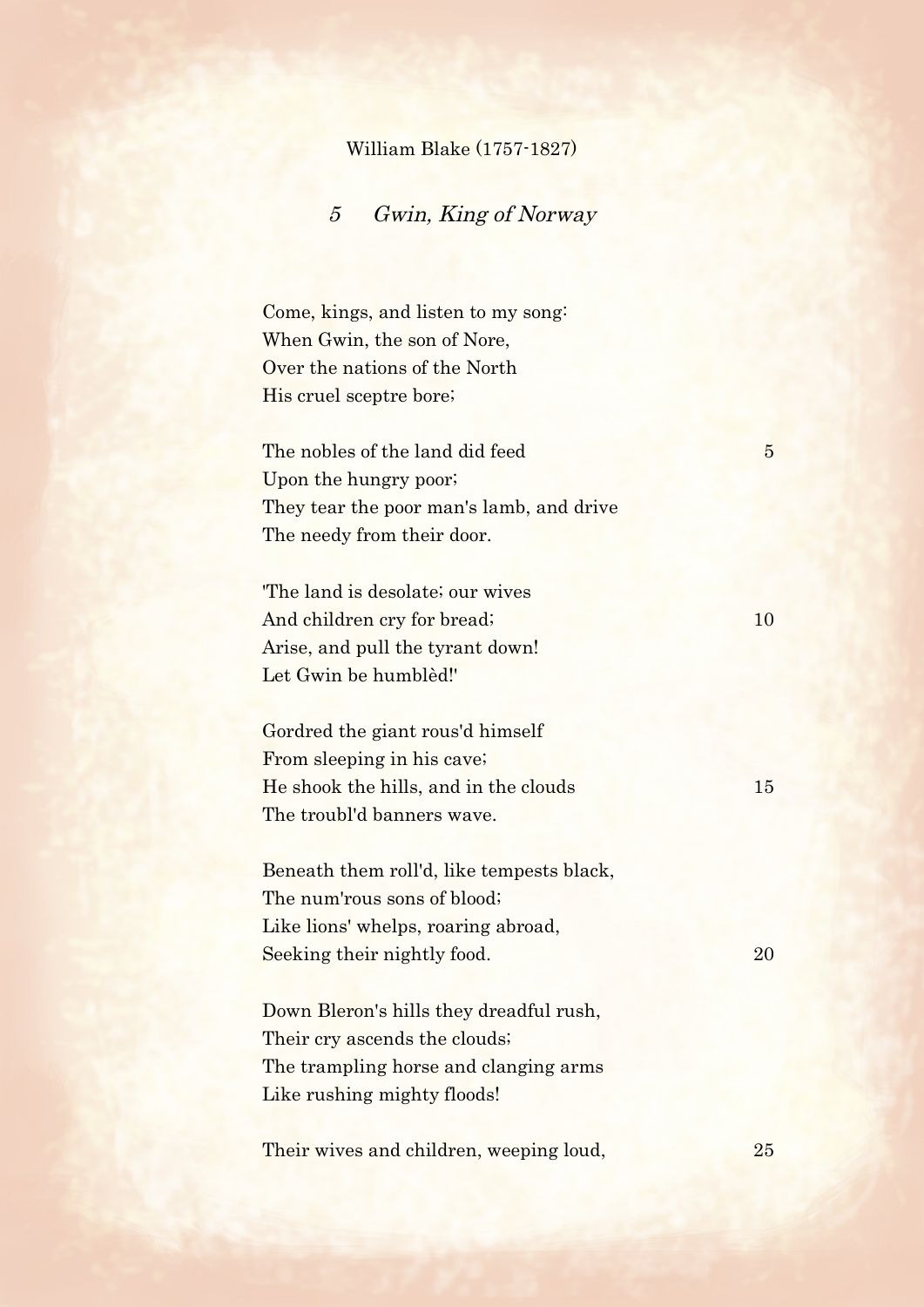Follow in wild array, Howling like ghosts, furious as wolves In the bleak wintry day.

'Pull down the tyrant to the dust, Let Gwin be humblèd,' 30 They cry, 'and let ten thousand lives Pay for the tyrant's head.'

From tow'r to tow'r the watchmen cry, 'O Gwin, the son of Nore, Arouse thyself! the nations, black 35 Like clouds, come rolling o'er![']

Gwin rear'd his shield, his palace shakes, His chiefs come rushing round; Each, like an awful thunder cloud, With voice of solemn sound: 40

Like rearèd stones around a grave They stand around the King; Then suddenly each seiz'd his spear, And clashing steel does ring.

The husbandman does leave his plough 45 To wade thro' fields of gore; The merchant binds his brows in steel. And leaves the trading shore;

The shepherd leaves his mellow pipe, And sounds the trumpet shrill; 50 The workman throws his hammer down To heave the bloody bill.

Like the tall ghost of Barraton Who sports in stormy sky, Gwin leads his host, as black as night 55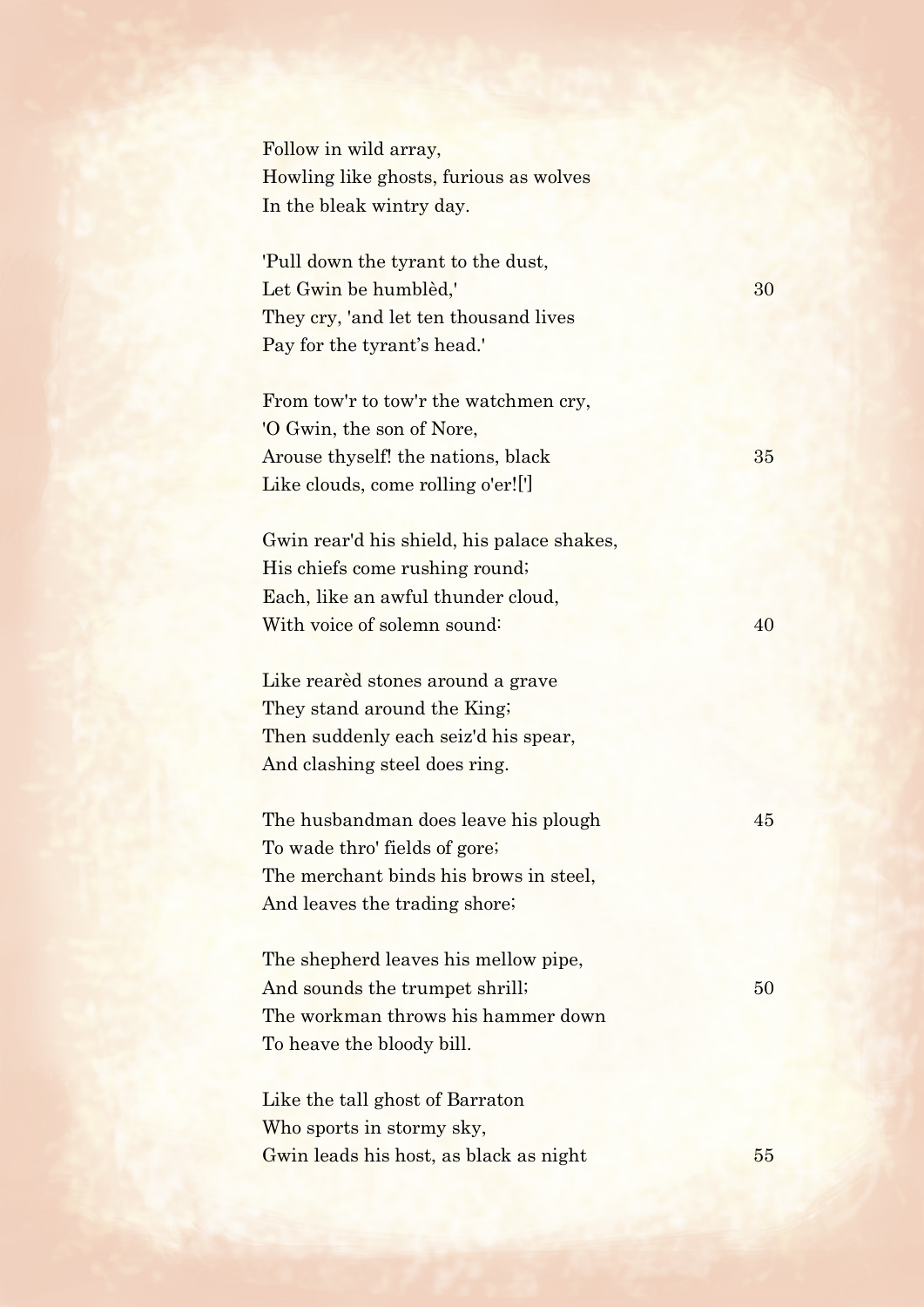When pestilence does fly,

With horses and with chariots — And all his spearmen bold March to the sound of mournful song, Like clouds around him roll'd. 60

Gwin lifts his hand — the nations halt; 'Prepare for war!' he cries — Gordred appears! — his frowning brow Troubles our northern skies.

The armies stand, like balances 65 Held in th' Almighty's hand; — 'Gwin, thou hast fill'd thy measure up: Thou'rt swept from out the land.'

And now the raging armies rush'd Like warring mighty seas; 70 The heav'ns are shook with roaring war, The dust ascends the skies!

Earth smokes with blood, and groans and shakes To drink her children's gore, A sea of blood; nor can the eye 75 See to the trembling shore!

And on the verge of this wild sea Famine and death doth cry; The cries of women and of babes Over the field doth fly. 80

The King is seen raging afar, With all his men of might; Like blazing comets scattering death Thro' the red fev'rous night.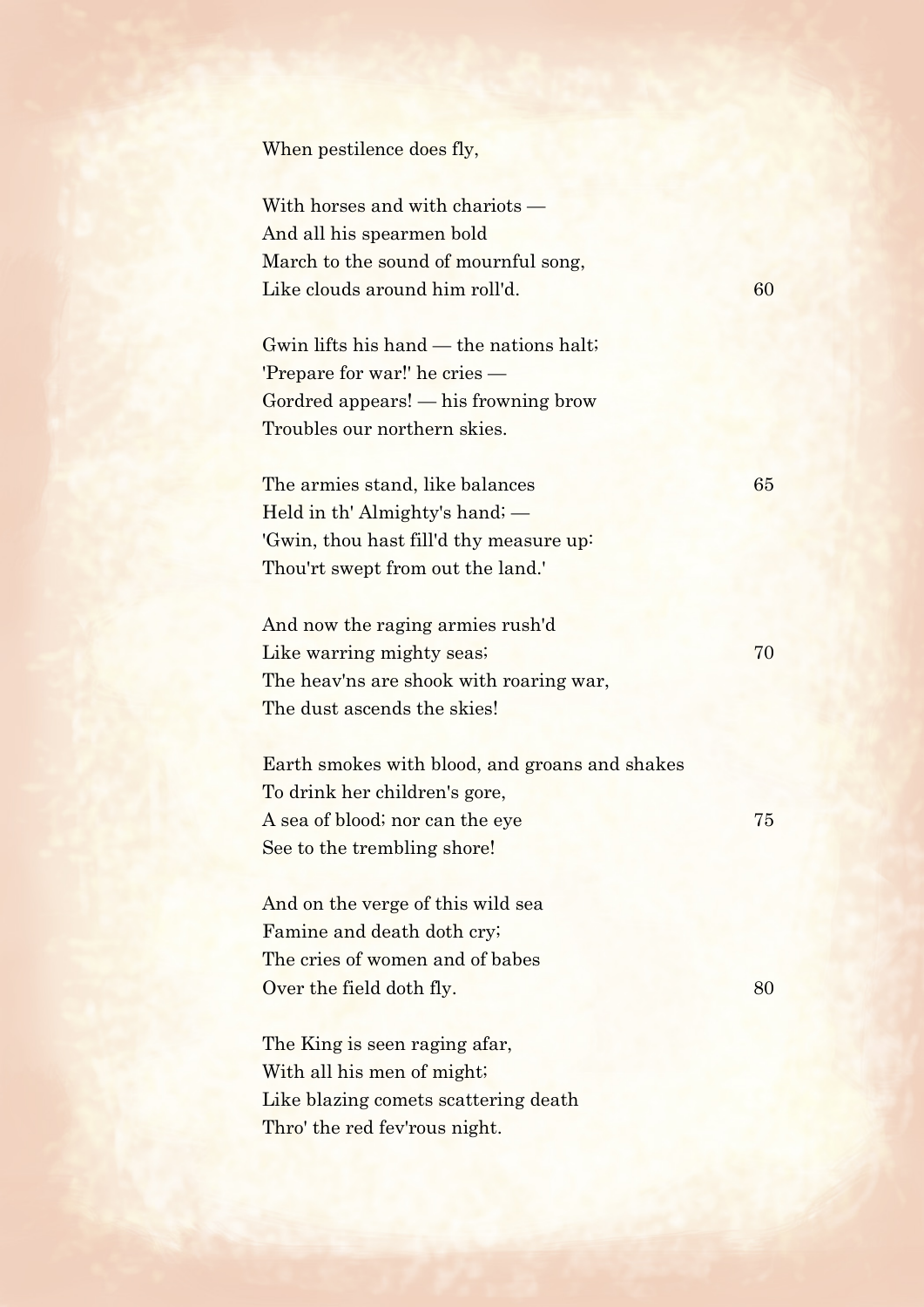| Beneath his arm like sheep they die,<br>And groan upon the plain;<br>The battle faints, and bloody men<br>Fight upon hills of slain.                    | 85  |
|---------------------------------------------------------------------------------------------------------------------------------------------------------|-----|
| Now death is sick, and riven men<br>Labour and toil for life;<br>Steed rolls on steed, and shield on shield,<br>Sunk in this sea of strife!             | 90  |
| The god of war is drunk with blood;<br>The earth doth faint and fail;<br>The stench of blood makes sick the heav'ns;<br>Ghosts glut the throat of hell! | 95  |
| O what have kings to answer for<br>Before that awful throne;<br>When thousand deaths for vengeance cry,<br>And ghosts accusing groan!                   | 100 |
| Like blazing comets in the sky<br>That shake the stars of light,<br>Which drop like fruit unto the earth<br>Thro' the fierce burning night;             |     |
| Like these did Gwin and Gordred meet,<br>And the first blow decides;<br>Down from the brow unto the breast<br>Gordred his head divides!                 | 105 |
| Gwin fell: the sons of Norway fled,<br>All that remain'd alive;<br>The rest did fill the vale of death,<br>For them the eagles strive.                  | 110 |
| The river Dorman roll'd their blood<br>Into the northern sea;                                                                                           |     |